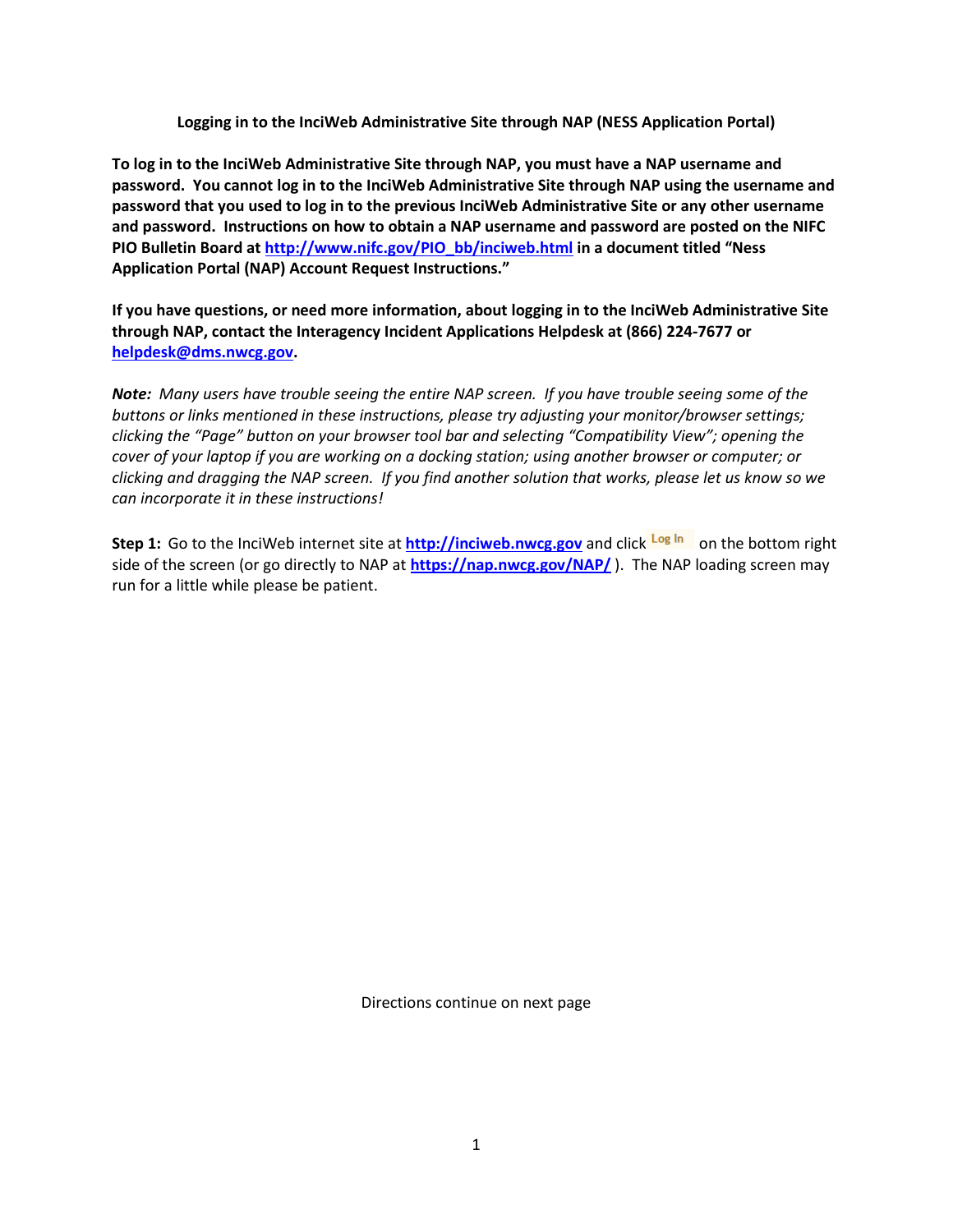**Step 2:** Read the Government Warning and click **Accept** in the lower right-hand corner of the white box.

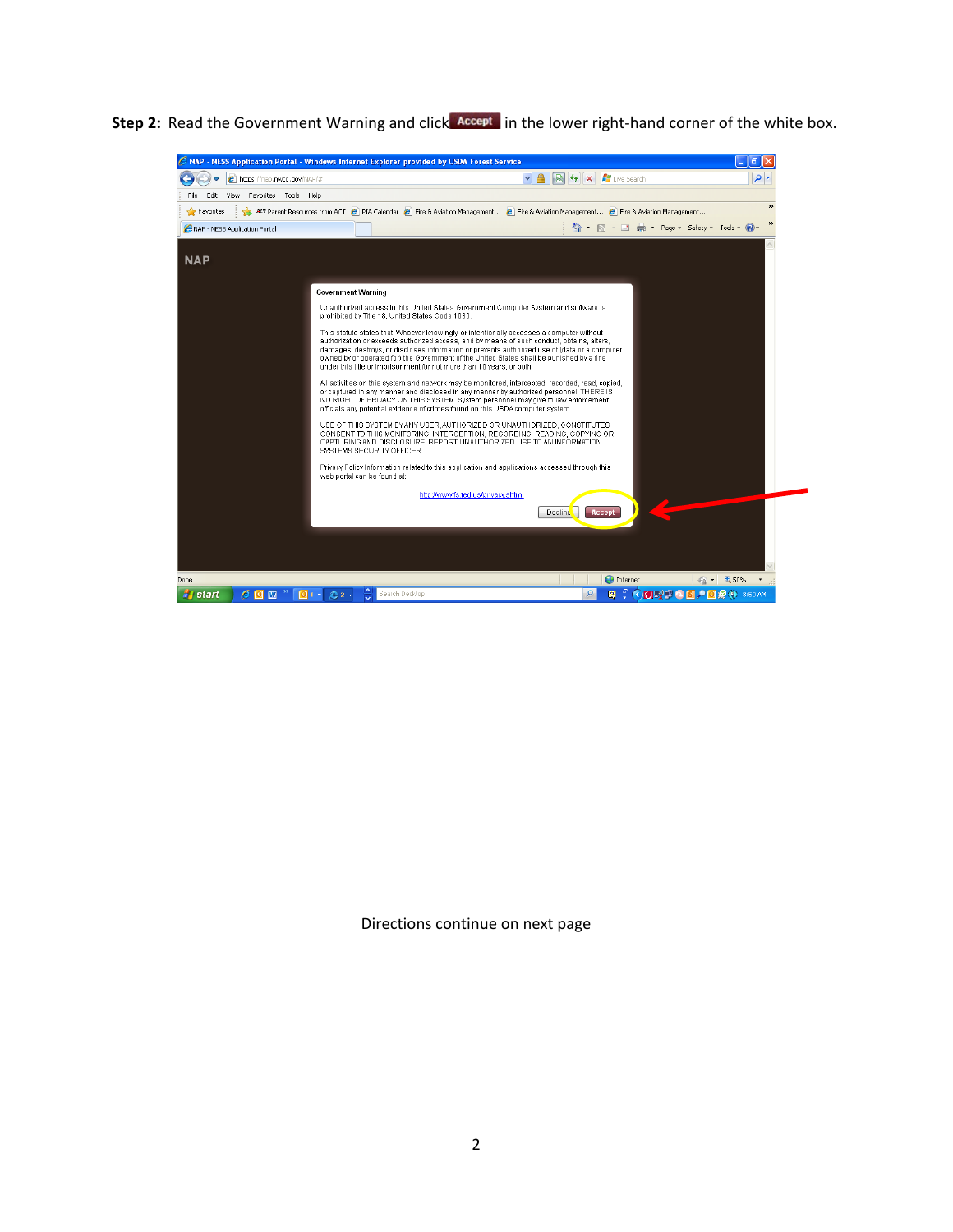**Step 3:** Log in by entering your NAP username and password in the white boxes and click Login in the beige **'Message Board'** line at the top of the page.

| <b>NAP</b> | <b>Message Board</b>                                                                                                                                                                                                                                                                                                                                                                                                                                                                                                                                                                            | Username: cschuldheisz | Retrieve | ************<br>Password: | Reset | Login<br>+ Request User Account |
|------------|-------------------------------------------------------------------------------------------------------------------------------------------------------------------------------------------------------------------------------------------------------------------------------------------------------------------------------------------------------------------------------------------------------------------------------------------------------------------------------------------------------------------------------------------------------------------------------------------------|------------------------|----------|---------------------------|-------|---------------------------------|
|            | <b>NAP-PROD LOG-ON ASSISTANCE</b><br>For log-on assistance, please contact the IIA Help Desk at 1-866-224-7677.<br>NAP-PROD NAP PRODUCTION SCHEDULED OUTAGE<br>The NAP Production environment outage scheduled for February 27 was unsuccessful so there will be another scheduled outage of the NAP Production environment, which will affect all users and applications<br>that authenticate via the NAP, to renew the nap.nwcg.gov certification on March 4, 2014 beginning at 2000 MST and lasting for approximately 2 hours. No additional user actions are required following the outage. |                        |          |                           |       |                                 |
|            | <b>NESS Application Portal Supported Applications</b>                                                                                                                                                                                                                                                                                                                                                                                                                                                                                                                                           |                        |          |                           |       |                                 |
|            | <b>INCIWEB Administration</b><br>InciWeb Administration Site                                                                                                                                                                                                                                                                                                                                                                                                                                                                                                                                    |                        |          |                           |       |                                 |
|            | <b>ICBS</b><br>Interagency Cache Business System<br>an Carly Barmer Sodie                                                                                                                                                                                                                                                                                                                                                                                                                                                                                                                       |                        |          |                           |       |                                 |
|            | Organization Information System<br>OIS·                                                                                                                                                                                                                                                                                                                                                                                                                                                                                                                                                         |                        |          |                           |       |                                 |
|            | Resource Ordering and Status System<br><b>ROSS</b>                                                                                                                                                                                                                                                                                                                                                                                                                                                                                                                                              |                        |          |                           |       |                                 |
|            | Weather Information Management System                                                                                                                                                                                                                                                                                                                                                                                                                                                                                                                                                           |                        |          |                           |       |                                 |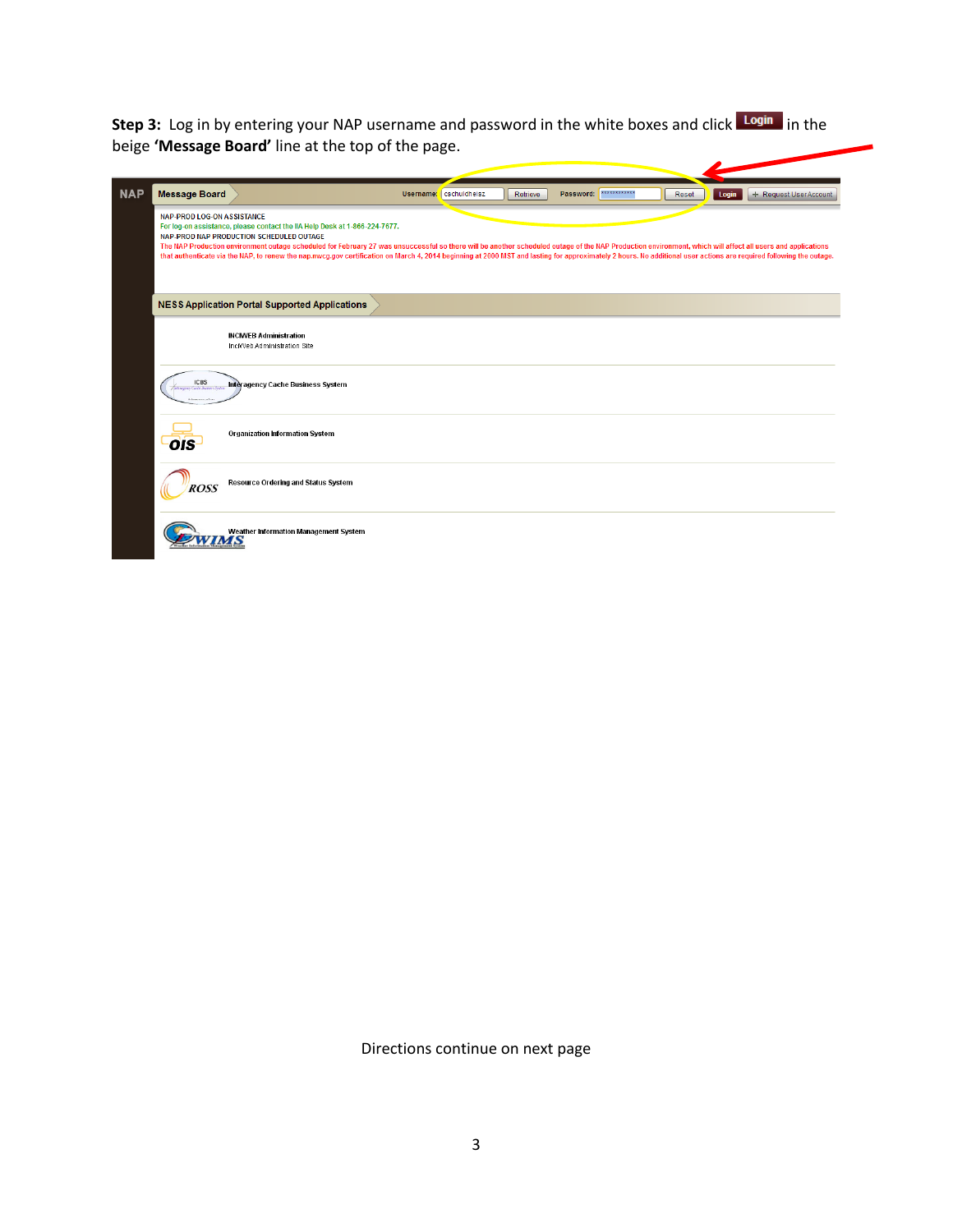## Step 4: Click on the **IW-PROD** link in the **IWADMIN** box.

*DO NOT click on the IW-TEST link as it will take you to the InciWeb Administrative site test site and no information that you enter or update there will appear on the InciWeb internet site.*

| C NAP - NESS Application Portal - Windows Internet Explorer provided by USDA Forest Service              |                                                                                                                                             | $\Box$ e $\mathbf{x}$                |
|----------------------------------------------------------------------------------------------------------|---------------------------------------------------------------------------------------------------------------------------------------------|--------------------------------------|
| https://nap.nwcg.gov/NAP/#moduleID=NESSHomeModule                                                        | $\vee$ 4 $\otimes$ $\vee$ $\times$<br>Live Search                                                                                           | $\mathsf{p}$ .                       |
| View Favorites Tools Help<br>File<br>Edit                                                                |                                                                                                                                             |                                      |
| $\sqrt{\phantom{a}}$ Favorites                                                                           | ACT Parent Resources from ACT 2   PIA Calendar 2   Fire & Aviation Management 2   Fire & Aviation Management 2   Fire & Aviation Management |                                      |
| NAP - NESS Application Portal                                                                            | □ △ • △ • □ ● • Page • Safety • Tools • ●                                                                                                   |                                      |
|                                                                                                          |                                                                                                                                             |                                      |
| NAP<br>Message Board                                                                                     |                                                                                                                                             |                                      |
| NAP-PROD USER NAME TIP                                                                                   |                                                                                                                                             |                                      |
| When resetting your expired or forgotten password, always type your username in lower case.              |                                                                                                                                             |                                      |
|                                                                                                          |                                                                                                                                             |                                      |
| NAP-PROD LOG-ON ASSISTANCE<br>For log-on assistance, please contact the IIA Help Desk at 1-866-224-7677. |                                                                                                                                             |                                      |
|                                                                                                          |                                                                                                                                             |                                      |
|                                                                                                          |                                                                                                                                             |                                      |
| <b>IWADMIN</b>                                                                                           |                                                                                                                                             |                                      |
|                                                                                                          |                                                                                                                                             |                                      |
|                                                                                                          |                                                                                                                                             |                                      |
| InciWeb Administration Site                                                                              |                                                                                                                                             |                                      |
|                                                                                                          |                                                                                                                                             |                                      |
|                                                                                                          |                                                                                                                                             |                                      |
| <b>W-PROD</b>                                                                                            |                                                                                                                                             |                                      |
| <b>IW-TEST</b>                                                                                           |                                                                                                                                             |                                      |
| $\overline{\mathbf{?}}$                                                                                  |                                                                                                                                             |                                      |
|                                                                                                          |                                                                                                                                             |                                      |
|                                                                                                          |                                                                                                                                             |                                      |
|                                                                                                          |                                                                                                                                             |                                      |
| Done                                                                                                     | <b>O</b> Internet                                                                                                                           | $\sqrt{2}$ + $\frac{100\%}{100\%}$ + |
| <b>A</b> start<br>$\sqrt{M}$ N<br>$\mathcal{C}^N$<br>Search Desktop<br>$e_0$ $\pi$                       | <b>図 : ◇と置いな①,● 2:37 PM</b><br>$\mathbf{Q}% _{0}\left( t\right)$                                                                            |                                      |